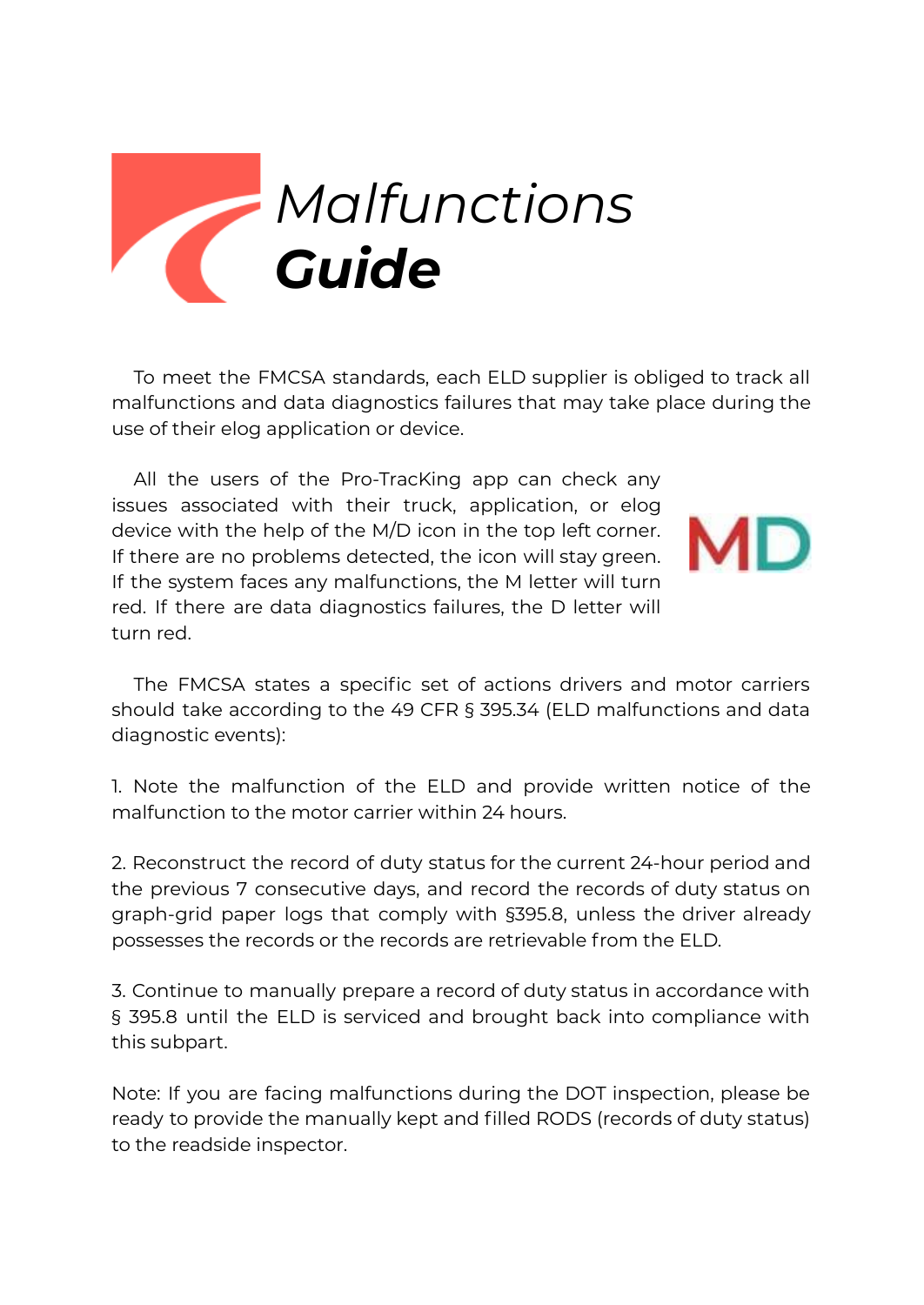*There are several types of malfunctions that may occur:*

| what happens                    | why happens                                                                                                            | how to fix                                                                                                                                     |
|---------------------------------|------------------------------------------------------------------------------------------------------------------------|------------------------------------------------------------------------------------------------------------------------------------------------|
| Engine<br>Synchronization       | There is no connection<br>with the ECM (Engine<br>Control Module) for over<br>30 minutes during the<br>24-hour period. | Contact the motor carrier<br>and arrange for the ECM link<br>to be restored; recheck and<br>edit the logs if needed, and<br>restart the engine |
| Positioning<br>Compliance       | There is no valid GPS<br>signal for over 60<br>minutes during the<br>24-hour period.                                   | Wait for the GPS signal to be<br>restored automatically                                                                                        |
| Data Recording<br>Compliance    | There is less than 5 MB<br>of the free space left on<br>your smartphone or<br>laptop.                                  | Free up some space by<br>deleting unnecessary files<br>from your device.                                                                       |
| Unregistered<br>Odometer Change | Odometer readings<br>have changed in the<br>non-driving status.                                                        | Recheck the odometer data<br>in the app or contact the<br>motor carrier.                                                                       |
| Timing<br>compliance            | ELD sends an incorrect<br>timeframe of the<br>events.                                                                  | Contact the motor carrier or<br>the support team.                                                                                              |

*There are several types of data diagnostics failures that may occur:*

| what happens              | why happens                                                                                             | how to fix                                                                                                                                         |
|---------------------------|---------------------------------------------------------------------------------------------------------|----------------------------------------------------------------------------------------------------------------------------------------------------|
| Engine<br>synchronization | There are no ELD<br>parameters acquired<br>by the ECM within a 5<br>seconds period.                     | Contact the motor<br>carrier and arrange for<br>the ECM link to be<br>restored; recheck and<br>edit the logs if needed,<br>and restart the engine. |
| Missing data elements     | There is a temporary or<br>permanent loss of the<br><b>GPS or Intermittent</b><br>connection or the ECM | Reconnect the ELD<br>device and reload it.                                                                                                         |